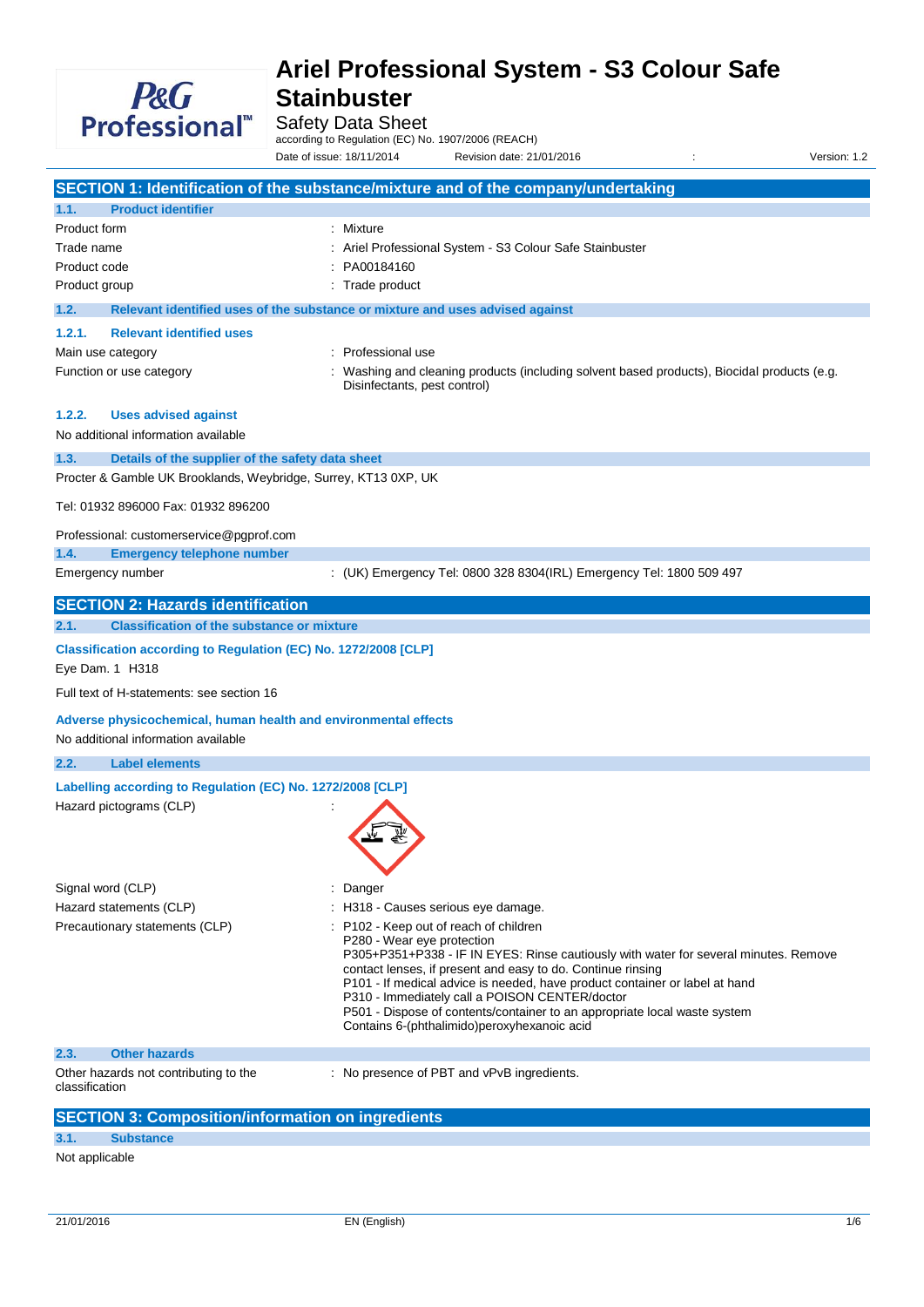## Safety Data Sheet

according to Regulation (EC) No. 1907/2006 (REACH)

| 3.2.<br><b>Mixture</b>        |                                                                         |               |                                                                                     |  |
|-------------------------------|-------------------------------------------------------------------------|---------------|-------------------------------------------------------------------------------------|--|
| <b>Name</b>                   | <b>Product identifier</b>                                               | $\frac{9}{6}$ | <b>Classification according to</b><br><b>Regulation (EC) No. 1272/2008</b><br>[CLP] |  |
| Phthalimidoperoxycaproic Acid | (CAS No) 128275-31-0<br>(EC no) 410-850-8<br>(EC index no) 617-019-00-0 | $10 - 20$     | Org. Perox. D, H242<br>Eye Dam. 1, H318<br>Aquatic Acute 1, H400                    |  |
| Disodium Etidronate           | (CAS No) 7414-83-7<br>(EC no) 231-025-7                                 | $1 - 5$       | Aquatic Chronic 4, H413                                                             |  |
| <b>BHT</b>                    | (CAS No) 128-37-0<br>(EC no) 204-881-4                                  | $\leq$ 1      | Aquatic Acute 1, H400<br>Aquatic Chronic 1, H410                                    |  |

Full text of H-statements: see section 16

| <b>SECTION 4: First aid measures</b>                                        |                                                                                                                                                                                                                                                                                                                                                                     |  |  |
|-----------------------------------------------------------------------------|---------------------------------------------------------------------------------------------------------------------------------------------------------------------------------------------------------------------------------------------------------------------------------------------------------------------------------------------------------------------|--|--|
| <b>Description of first aid measures</b><br>4.1.                            |                                                                                                                                                                                                                                                                                                                                                                     |  |  |
| First-aid measures after inhalation                                         | : IF INHALED: remove victim to fresh air and keep at rest in a position comfortable for breathing.<br>Call a POISON CENTER or doctor/physician if you feel unwell.                                                                                                                                                                                                  |  |  |
| First-aid measures after skin contact                                       | IF ON SKIN: Wash with plenty of soap and water. Remove/Take off immediately all<br>contaminated clothing. If skin irritation occurs: Get immediate medical advice/attention.<br>Discontinue use of product.                                                                                                                                                         |  |  |
| First-aid measures after eye contact                                        | IF IN EYES: Rinse cautiously with water for several minutes. Remove contact lenses, if present<br>and easy to do. Continue rinsing. Immediately call a POISON CENTER or doctor/physician.                                                                                                                                                                           |  |  |
| First-aid measures after ingestion                                          | IF SWALLOWED: rinse mouth. Do NOT induce vomiting. Immediately call a POISON CENTER<br>or doctor/physician.                                                                                                                                                                                                                                                         |  |  |
| 4.2.<br>Most important symptoms and effects, both acute and delayed         |                                                                                                                                                                                                                                                                                                                                                                     |  |  |
| Symptoms/injuries after inhalation                                          | : Coughing. sneezing.                                                                                                                                                                                                                                                                                                                                               |  |  |
| Symptoms/injuries after skin contact                                        | : Redness. Swelling. dryness. Oxygenated water may have temporary and reversible effects on<br>skin (e.g. whitening, irritation). Itching.                                                                                                                                                                                                                          |  |  |
| Symptoms/injuries after eye contact                                         | Pain. Redness. Swelling. Blurred vision.                                                                                                                                                                                                                                                                                                                            |  |  |
| Symptoms/injuries after ingestion                                           | Oral mucosal or gastro-intestinal irritation. Nausea. Vomiting. Excessive secretion. Diarrhoea.                                                                                                                                                                                                                                                                     |  |  |
| 4.3.                                                                        | Indication of any immediate medical attention and special treatment needed                                                                                                                                                                                                                                                                                          |  |  |
| Refer to section 4.1.                                                       |                                                                                                                                                                                                                                                                                                                                                                     |  |  |
| <b>SECTION 5: Firefighting measures</b>                                     |                                                                                                                                                                                                                                                                                                                                                                     |  |  |
| 5.1.<br><b>Extinguishing media</b>                                          |                                                                                                                                                                                                                                                                                                                                                                     |  |  |
| Suitable extinguishing media                                                | : Dry chemical powder, alcohol-resistant foam, carbon dioxide (CO2).                                                                                                                                                                                                                                                                                                |  |  |
| 5.2.<br>Special hazards arising from the substance or mixture               |                                                                                                                                                                                                                                                                                                                                                                     |  |  |
| Fire hazard                                                                 | : No fire hazard. Non combustible.                                                                                                                                                                                                                                                                                                                                  |  |  |
| Explosion hazard                                                            | Product is not explosive.                                                                                                                                                                                                                                                                                                                                           |  |  |
| Reactivity                                                                  | : May cause or intensify fire; oxidizer. Contact with combustible material may cause fire.                                                                                                                                                                                                                                                                          |  |  |
| 5.3.<br><b>Advice for firefighters</b>                                      |                                                                                                                                                                                                                                                                                                                                                                     |  |  |
| Firefighting instructions                                                   | : No specific firefighting instructions required.                                                                                                                                                                                                                                                                                                                   |  |  |
| Protection during firefighting                                              | : In case of inadequate ventilation wear respiratory protection.                                                                                                                                                                                                                                                                                                    |  |  |
| <b>SECTION 6: Accidental release measures</b>                               |                                                                                                                                                                                                                                                                                                                                                                     |  |  |
| Personal precautions, protective equipment and emergency procedures<br>6.1. |                                                                                                                                                                                                                                                                                                                                                                     |  |  |
| 6.1.1.<br>For non-emergency personnel                                       |                                                                                                                                                                                                                                                                                                                                                                     |  |  |
| Protective equipment                                                        | : Wear suitable gloves and eye/face protection.                                                                                                                                                                                                                                                                                                                     |  |  |
| 6.1.2.<br>For emergency responders                                          |                                                                                                                                                                                                                                                                                                                                                                     |  |  |
| Protective equipment                                                        | : Wear suitable gloves and eye/face protection.                                                                                                                                                                                                                                                                                                                     |  |  |
| 6.2.<br><b>Environmental precautions</b>                                    |                                                                                                                                                                                                                                                                                                                                                                     |  |  |
|                                                                             | Consumer products ending up down the drain after use. Prevent soil and water pollution. Prevent spreading in sewers.                                                                                                                                                                                                                                                |  |  |
| 6.3.<br>Methods and material for containment and cleaning up                |                                                                                                                                                                                                                                                                                                                                                                     |  |  |
| For containment                                                             | : Scoop absorbed substance into closing containers.                                                                                                                                                                                                                                                                                                                 |  |  |
| Methods for cleaning up                                                     | : Small quantities of liquid spill: take up in non-combustible absorbent material and shovel into<br>container for disposal. Large spills: contain released substance, pump into suitable containers.<br>This material and its container must be disposed of in a safe way, and as per local legislation.<br>Small quantities of solid spill: wash down with water. |  |  |
| Other information                                                           | : Avoid contact with skin, eyes and clothing.                                                                                                                                                                                                                                                                                                                       |  |  |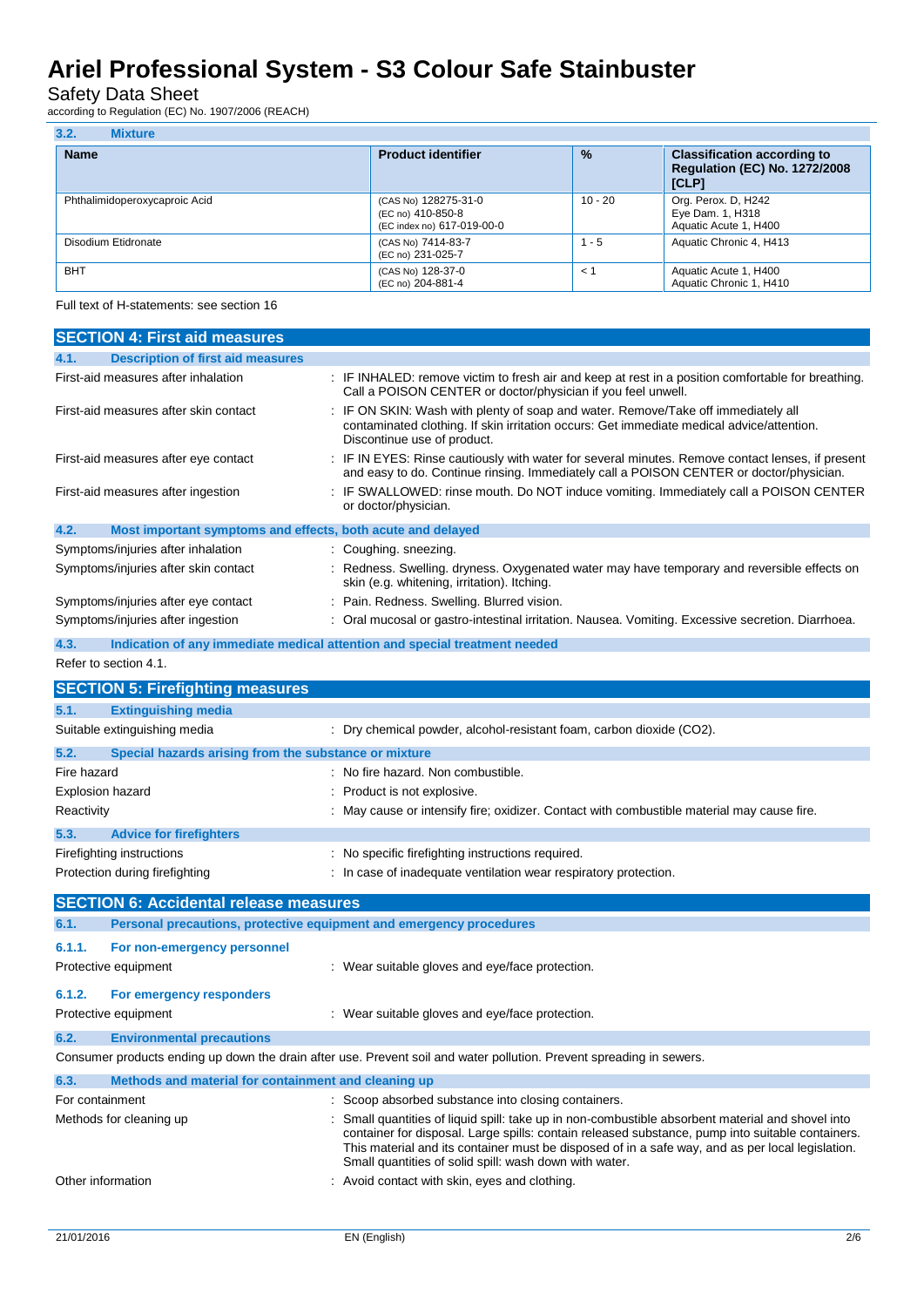## Safety Data Sheet

according to Regulation (EC) No. 1907/2006 (REACH)

| 6.4.<br><b>Reference to other sections</b>                           |                                                                                                                                                                                                               |
|----------------------------------------------------------------------|---------------------------------------------------------------------------------------------------------------------------------------------------------------------------------------------------------------|
| Refer to Sections 8 and 13.                                          |                                                                                                                                                                                                               |
| <b>SECTION 7: Handling and storage</b>                               |                                                                                                                                                                                                               |
| <b>Precautions for safe handling</b><br>7.1.                         |                                                                                                                                                                                                               |
| Precautions for safe handling                                        | : Do not eat, drink or smoke when using this product. Use personal protective equipment as<br>required. Avoid contact with eyes. Do not handle until all safety precautions have been read<br>and understood. |
| 7.2.<br>Conditions for safe storage, including any incompatibilities |                                                                                                                                                                                                               |
| Storage conditions                                                   | : Store in original container. Refer to section 10.                                                                                                                                                           |
| Incompatible products                                                | $\therefore$ Refer to section 10.                                                                                                                                                                             |
| Incompatible materials                                               | $\therefore$ Refer to section 10.                                                                                                                                                                             |
| Prohibitions on mixed storage                                        | Not applicable.                                                                                                                                                                                               |
| Storage area                                                         | : Store in a cool and well-ventilated place. Store in a dry area. Store away from heat. Keep away<br>from ignition sources.                                                                                   |
| 7.3.<br>Specific end use(s)                                          |                                                                                                                                                                                                               |

### Refer to section 1.2.

|        | <b>SECTION 8: Exposure controls/personal protection</b> |                               |                     |  |  |
|--------|---------------------------------------------------------|-------------------------------|---------------------|--|--|
| 8.1.   | <b>Control parameters</b>                               |                               |                     |  |  |
| 8.1.1. | <b>National limit values</b>                            |                               |                     |  |  |
|        | BHT (128-37-0)                                          |                               |                     |  |  |
|        | United Kingdom                                          | WEL TWA (mg/m <sup>3</sup> )  | $10 \text{ mg/m}^3$ |  |  |
|        |                                                         | $\ldots \ldots \ldots \ldots$ |                     |  |  |

### **8.1.2. Monitoring procedures: DNELS, PNECS, OEL**

No additional information available

#### **8.2. Exposure controls**

8.2.1. Appropriate engineering controls : No additional information available

#### 8.2.2. Personal protective equipment

Protective personal equipment only required in case of professional use or for large packs (not for household packs). For consumer use please follow recommendation as indicated on the label of the product.

| Hand protection          | Not applicable.           |
|--------------------------|---------------------------|
| Eye protection           | Wear eye/face protection. |
| Skin and body protection | Not applicable.           |
| Respiratory protection   | Not applicable.           |
|                          |                           |

8.2.3. Environmental exposure controls

Prevent that the undiluted product reaches surface waters.

### **SECTION 9: Physical and chemical properties**

| 9.1.<br>Information on basic physical and chemical properties |                     |             |                                                                                                      |
|---------------------------------------------------------------|---------------------|-------------|------------------------------------------------------------------------------------------------------|
|                                                               |                     |             |                                                                                                      |
| <b>Property</b>                                               | Value               | <b>Unit</b> | <b>Test method/Notes</b>                                                                             |
| Appearance                                                    | Liquid.             |             |                                                                                                      |
| Physical state                                                | Liquid              |             |                                                                                                      |
| Colour                                                        | Coloured.           |             |                                                                                                      |
| Odour                                                         | pleasant (perfume). |             |                                                                                                      |
| Odour threshold                                               |                     | ppm         | Perceived odor at typical use conditions                                                             |
| pH                                                            | 3.4                 |             |                                                                                                      |
| Melting point                                                 |                     | °C          | Not available. This property is not<br>relevant for the safety and classification<br>of this product |
| Freezing point                                                |                     |             | Not available. This property is not<br>relevant for the safety and classification<br>of this product |
| Boiling point                                                 | >100                | °C          |                                                                                                      |
| 21/01/2016                                                    | EN (English)        |             | 3/6                                                                                                  |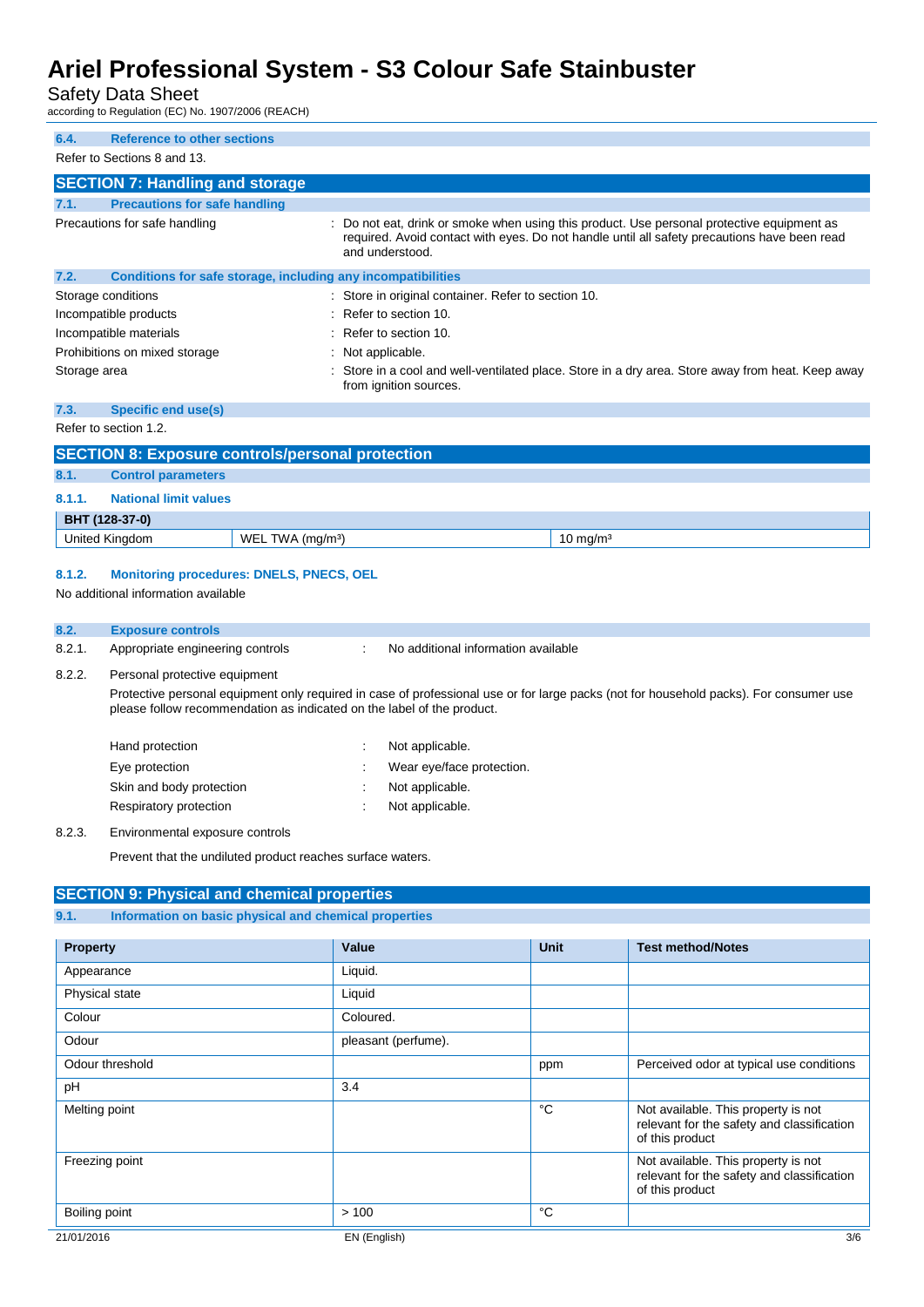Safety Data Sheet

according to Regulation (EC) No. 1907/2006 (REACH)

| ccording to Regulation (EC) No. 1907/2006 (REACH)                                                                                                                                          |                                          |                                                                                                                                                             |                                                                                                      |  |
|--------------------------------------------------------------------------------------------------------------------------------------------------------------------------------------------|------------------------------------------|-------------------------------------------------------------------------------------------------------------------------------------------------------------|------------------------------------------------------------------------------------------------------|--|
| <b>Property</b>                                                                                                                                                                            | Value                                    | <b>Unit</b>                                                                                                                                                 | <b>Test method/Notes</b>                                                                             |  |
| Flash point                                                                                                                                                                                |                                          | °C                                                                                                                                                          | No flash point till boiling                                                                          |  |
| Relative evaporation rate (butylacetate=1)                                                                                                                                                 |                                          |                                                                                                                                                             | Not available. This property is not<br>relevant for the safety and classification<br>of this product |  |
| Flammability (solid, gas)                                                                                                                                                                  |                                          |                                                                                                                                                             | Not applicable. This property is not<br>relevant for liquid product forms                            |  |
| <b>Explosive limits</b>                                                                                                                                                                    |                                          | vol %                                                                                                                                                       | Not available. This property is not<br>relevant for the safety and classification<br>of this product |  |
| Vapour pressure                                                                                                                                                                            |                                          |                                                                                                                                                             | Not available. This property is not<br>relevant for the safety and classification<br>of this product |  |
| Relative density                                                                                                                                                                           | 1.05                                     |                                                                                                                                                             |                                                                                                      |  |
| Solubility                                                                                                                                                                                 | Soluble in water.                        |                                                                                                                                                             |                                                                                                      |  |
| Log Pow                                                                                                                                                                                    |                                          |                                                                                                                                                             | Not applicable. This property is not<br>relevant for mixtures                                        |  |
| Auto-ignition temperature                                                                                                                                                                  |                                          |                                                                                                                                                             | Not available. This property is not<br>relevant for the safety and classification<br>of this product |  |
| Decomposition temperature                                                                                                                                                                  |                                          | °C                                                                                                                                                          | Not available. This property is not<br>relevant for the safety and classification<br>of this product |  |
| Viscosity                                                                                                                                                                                  | 628                                      | cP                                                                                                                                                          |                                                                                                      |  |
| Not applicable. This product is not classified as explosive as it does not contain any<br><b>Explosive properties</b><br>substances which possesses explosive properties CLP (Art 14 (2)). |                                          |                                                                                                                                                             |                                                                                                      |  |
| Oxidising properties                                                                                                                                                                       |                                          | Not applicable. This product is not classified as oxidizing as it does not contain any<br>substances which possesses oxidizing properties CLP (Art 14 (2)). |                                                                                                      |  |
| <b>Other information</b><br>9.2.                                                                                                                                                           |                                          |                                                                                                                                                             |                                                                                                      |  |
| No additional information available                                                                                                                                                        |                                          |                                                                                                                                                             |                                                                                                      |  |
| <b>SECTION 10: Stability and reactivity</b>                                                                                                                                                |                                          |                                                                                                                                                             |                                                                                                      |  |
| 10.1.<br><b>Reactivity</b>                                                                                                                                                                 |                                          |                                                                                                                                                             |                                                                                                      |  |
| May cause or intensify fire; oxidizer. Contact with combustible material may cause fire.                                                                                                   |                                          |                                                                                                                                                             |                                                                                                      |  |
| 10.2.<br><b>Chemical stability</b>                                                                                                                                                         |                                          |                                                                                                                                                             |                                                                                                      |  |
| Stable under normal conditions.                                                                                                                                                            |                                          |                                                                                                                                                             |                                                                                                      |  |
| <b>Possibility of hazardous reactions</b><br>10.3.                                                                                                                                         |                                          |                                                                                                                                                             |                                                                                                      |  |
| Refer to section 10.1 on Reactivity.                                                                                                                                                       |                                          |                                                                                                                                                             |                                                                                                      |  |
| <b>Conditions to avoid</b><br>10.4.                                                                                                                                                        |                                          |                                                                                                                                                             |                                                                                                      |  |
| Not required for normal conditions of use.                                                                                                                                                 |                                          |                                                                                                                                                             |                                                                                                      |  |
| 10.5.<br><b>Incompatible materials</b>                                                                                                                                                     |                                          |                                                                                                                                                             |                                                                                                      |  |
| combustible materials.                                                                                                                                                                     |                                          |                                                                                                                                                             |                                                                                                      |  |
| <b>Hazardous decomposition products</b><br>10.6.                                                                                                                                           |                                          |                                                                                                                                                             |                                                                                                      |  |
| None under normal use.                                                                                                                                                                     |                                          |                                                                                                                                                             |                                                                                                      |  |
| <b>SECTION 11: Toxicological information</b>                                                                                                                                               |                                          |                                                                                                                                                             |                                                                                                      |  |
| Information on toxicological effects<br>11.1.                                                                                                                                              |                                          |                                                                                                                                                             |                                                                                                      |  |
| 11.1.1.<br><b>Mixture</b>                                                                                                                                                                  |                                          |                                                                                                                                                             |                                                                                                      |  |
| Ariel Professional System - S3 Colour Safe Stainbuster                                                                                                                                     |                                          |                                                                                                                                                             |                                                                                                      |  |
| Acute toxicity                                                                                                                                                                             | Not classified (*)                       |                                                                                                                                                             |                                                                                                      |  |
| Skin corrosion/irritation                                                                                                                                                                  | Not classified (*)                       |                                                                                                                                                             |                                                                                                      |  |
| Serious eye damage/irritation                                                                                                                                                              | Causes serious eye damage.               |                                                                                                                                                             |                                                                                                      |  |
| Respiratory or skin sensitisation<br>Germ cell mutagenicity                                                                                                                                | Not classified (*)<br>Not classified (*) |                                                                                                                                                             |                                                                                                      |  |
|                                                                                                                                                                                            |                                          |                                                                                                                                                             |                                                                                                      |  |

Carcinogenicity **Not classified** (\*) Reproductive toxicity Not classified (\*) Specific target organ toxicity (single exposure) Not classified (\*)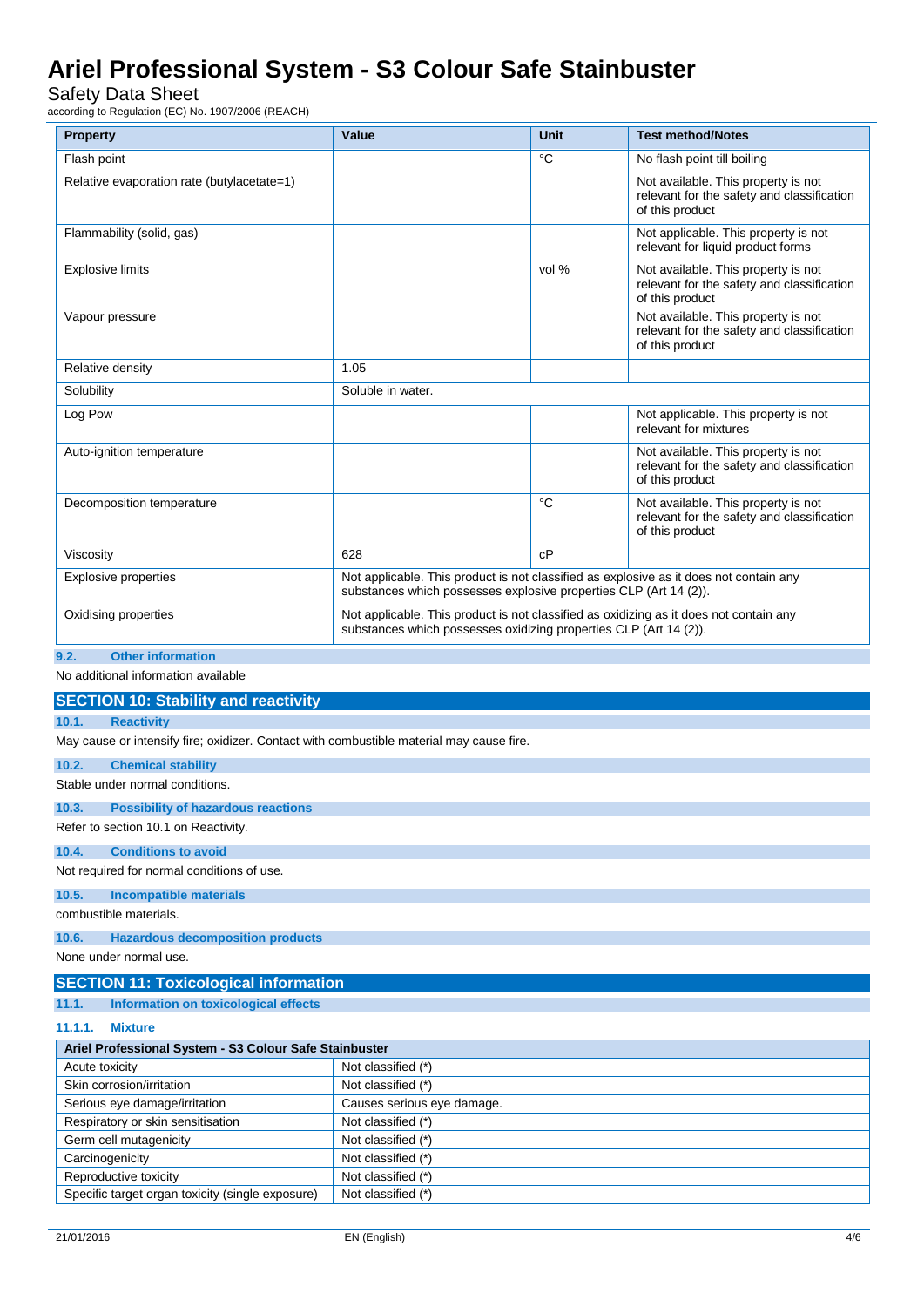## Safety Data Sheet

| according to Regulation (EC) No. 1907/2006 (REACH)                                                                                                                                                                                |                                                                                  |                                                                                                                                                                                                                                                                                                                                                                                                                                                                                                    |  |  |  |
|-----------------------------------------------------------------------------------------------------------------------------------------------------------------------------------------------------------------------------------|----------------------------------------------------------------------------------|----------------------------------------------------------------------------------------------------------------------------------------------------------------------------------------------------------------------------------------------------------------------------------------------------------------------------------------------------------------------------------------------------------------------------------------------------------------------------------------------------|--|--|--|
| Ariel Professional System - S3 Colour Safe Stainbuster                                                                                                                                                                            |                                                                                  |                                                                                                                                                                                                                                                                                                                                                                                                                                                                                                    |  |  |  |
| exposure)                                                                                                                                                                                                                         | Specific target organ toxicity (repeated                                         | Not classified (*)                                                                                                                                                                                                                                                                                                                                                                                                                                                                                 |  |  |  |
|                                                                                                                                                                                                                                   | Aspiration hazard                                                                | Not classified (*)                                                                                                                                                                                                                                                                                                                                                                                                                                                                                 |  |  |  |
| (*) Based upon available data of the substances and/or the product, product classification criteria are not met. See Section 2 and Section 16 for<br>applicable hazard classification and classification procedure, respectively. |                                                                                  |                                                                                                                                                                                                                                                                                                                                                                                                                                                                                                    |  |  |  |
| 11.1.2.                                                                                                                                                                                                                           | <b>Substances in the mixture</b>                                                 |                                                                                                                                                                                                                                                                                                                                                                                                                                                                                                    |  |  |  |
|                                                                                                                                                                                                                                   | based upon available data of the substances, classification criteria are not met |                                                                                                                                                                                                                                                                                                                                                                                                                                                                                                    |  |  |  |
|                                                                                                                                                                                                                                   | <b>SECTION 12: Ecological information</b>                                        |                                                                                                                                                                                                                                                                                                                                                                                                                                                                                                    |  |  |  |
| 12.1.                                                                                                                                                                                                                             | <b>Toxicity</b>                                                                  |                                                                                                                                                                                                                                                                                                                                                                                                                                                                                                    |  |  |  |
| Ecology - general                                                                                                                                                                                                                 |                                                                                  | : No known adverse effects on the functioning of water treatment plants under normal use<br>conditions as recommended. The product is not considered harmful to aquatic organisms nor to<br>cause long-term adverse effects in the environment.                                                                                                                                                                                                                                                    |  |  |  |
| 12.2.                                                                                                                                                                                                                             | <b>Persistence and degradability</b>                                             |                                                                                                                                                                                                                                                                                                                                                                                                                                                                                                    |  |  |  |
|                                                                                                                                                                                                                                   | No additional information available                                              |                                                                                                                                                                                                                                                                                                                                                                                                                                                                                                    |  |  |  |
| 12.3.                                                                                                                                                                                                                             | <b>Bioaccumulative potential</b>                                                 |                                                                                                                                                                                                                                                                                                                                                                                                                                                                                                    |  |  |  |
|                                                                                                                                                                                                                                   | No additional information available                                              |                                                                                                                                                                                                                                                                                                                                                                                                                                                                                                    |  |  |  |
| 12.4.                                                                                                                                                                                                                             | <b>Mobility in soil</b>                                                          |                                                                                                                                                                                                                                                                                                                                                                                                                                                                                                    |  |  |  |
|                                                                                                                                                                                                                                   | No additional information available                                              |                                                                                                                                                                                                                                                                                                                                                                                                                                                                                                    |  |  |  |
| 12.5.                                                                                                                                                                                                                             | <b>Results of PBT and vPvB assessment</b>                                        |                                                                                                                                                                                                                                                                                                                                                                                                                                                                                                    |  |  |  |
|                                                                                                                                                                                                                                   | Ariel Professional System - S3 Colour Safe Stainbuster                           |                                                                                                                                                                                                                                                                                                                                                                                                                                                                                                    |  |  |  |
|                                                                                                                                                                                                                                   | <b>Results of PBT assessment</b>                                                 | No presence of PBT and vPvB ingredients                                                                                                                                                                                                                                                                                                                                                                                                                                                            |  |  |  |
|                                                                                                                                                                                                                                   |                                                                                  |                                                                                                                                                                                                                                                                                                                                                                                                                                                                                                    |  |  |  |
| 12.6.                                                                                                                                                                                                                             | <b>Other adverse effects</b>                                                     |                                                                                                                                                                                                                                                                                                                                                                                                                                                                                                    |  |  |  |
| Other information                                                                                                                                                                                                                 |                                                                                  | : Toxic to aquatic organisms.                                                                                                                                                                                                                                                                                                                                                                                                                                                                      |  |  |  |
|                                                                                                                                                                                                                                   | <b>SECTION 13: Disposal considerations</b>                                       |                                                                                                                                                                                                                                                                                                                                                                                                                                                                                                    |  |  |  |
| 13.1.                                                                                                                                                                                                                             | <b>Waste treatment methods</b>                                                   |                                                                                                                                                                                                                                                                                                                                                                                                                                                                                                    |  |  |  |
| 13.1.1.                                                                                                                                                                                                                           | Regional legislation (waste)                                                     | : Disposal must be done according to official regulations.                                                                                                                                                                                                                                                                                                                                                                                                                                         |  |  |  |
| 13.1.2                                                                                                                                                                                                                            | Disposal recommendations                                                         | : The waste codes/waste designations below are in accordance with EWC. Waste<br>must be delivered to an approved waste disposal company. The waste is to be kept<br>separate from other types of waste until its disposal. Do not throw waste product<br>into the sewer. Where possible recycling is preferred to disposal or incineration.<br>. For handling waste, see measures described in section 7. Empty, uncleaned<br>packaging need the same disposal considerations as filled packaging. |  |  |  |
| 13.1.3                                                                                                                                                                                                                            | EURAL Waste code product                                                         | 20 01 29* - detergents containing dangerous substances<br>15 01 10 <sup>*</sup> - packaging containing residues of or contaminated by dangerous<br>substances                                                                                                                                                                                                                                                                                                                                      |  |  |  |
|                                                                                                                                                                                                                                   | <b>SECTION 14: Transport information</b>                                         |                                                                                                                                                                                                                                                                                                                                                                                                                                                                                                    |  |  |  |
| 14.1.                                                                                                                                                                                                                             | <b>UN number</b>                                                                 |                                                                                                                                                                                                                                                                                                                                                                                                                                                                                                    |  |  |  |
| Not applicable                                                                                                                                                                                                                    |                                                                                  |                                                                                                                                                                                                                                                                                                                                                                                                                                                                                                    |  |  |  |
| 14.2.                                                                                                                                                                                                                             | <b>UN proper shipping name</b>                                                   |                                                                                                                                                                                                                                                                                                                                                                                                                                                                                                    |  |  |  |
| Not applicable                                                                                                                                                                                                                    |                                                                                  |                                                                                                                                                                                                                                                                                                                                                                                                                                                                                                    |  |  |  |
| 14.3.                                                                                                                                                                                                                             | <b>Transport hazard class(es)</b>                                                |                                                                                                                                                                                                                                                                                                                                                                                                                                                                                                    |  |  |  |
| Not applicable                                                                                                                                                                                                                    |                                                                                  |                                                                                                                                                                                                                                                                                                                                                                                                                                                                                                    |  |  |  |
| 14.4.                                                                                                                                                                                                                             | <b>Packing group</b>                                                             |                                                                                                                                                                                                                                                                                                                                                                                                                                                                                                    |  |  |  |
| Not applicable                                                                                                                                                                                                                    |                                                                                  |                                                                                                                                                                                                                                                                                                                                                                                                                                                                                                    |  |  |  |
| 14.5.                                                                                                                                                                                                                             | <b>Environmental hazards</b>                                                     |                                                                                                                                                                                                                                                                                                                                                                                                                                                                                                    |  |  |  |
| Not applicable                                                                                                                                                                                                                    |                                                                                  |                                                                                                                                                                                                                                                                                                                                                                                                                                                                                                    |  |  |  |
| 14.6.                                                                                                                                                                                                                             | <b>Special precautions for user</b>                                              |                                                                                                                                                                                                                                                                                                                                                                                                                                                                                                    |  |  |  |
|                                                                                                                                                                                                                                   | Not applicable                                                                   |                                                                                                                                                                                                                                                                                                                                                                                                                                                                                                    |  |  |  |
| 14.7.<br>Transport in bulk according to Annex II of MARPOL 73/78 and the IBC Code<br>Not applicable                                                                                                                               |                                                                                  |                                                                                                                                                                                                                                                                                                                                                                                                                                                                                                    |  |  |  |
|                                                                                                                                                                                                                                   |                                                                                  |                                                                                                                                                                                                                                                                                                                                                                                                                                                                                                    |  |  |  |
|                                                                                                                                                                                                                                   | <b>SECTION 15: Regulatory information</b>                                        |                                                                                                                                                                                                                                                                                                                                                                                                                                                                                                    |  |  |  |
| Ingredient label                                                                                                                                                                                                                  |                                                                                  | : 15-30% Oxygen-based bleaching agents; <5% Phosphonates; Disinfectants.                                                                                                                                                                                                                                                                                                                                                                                                                           |  |  |  |